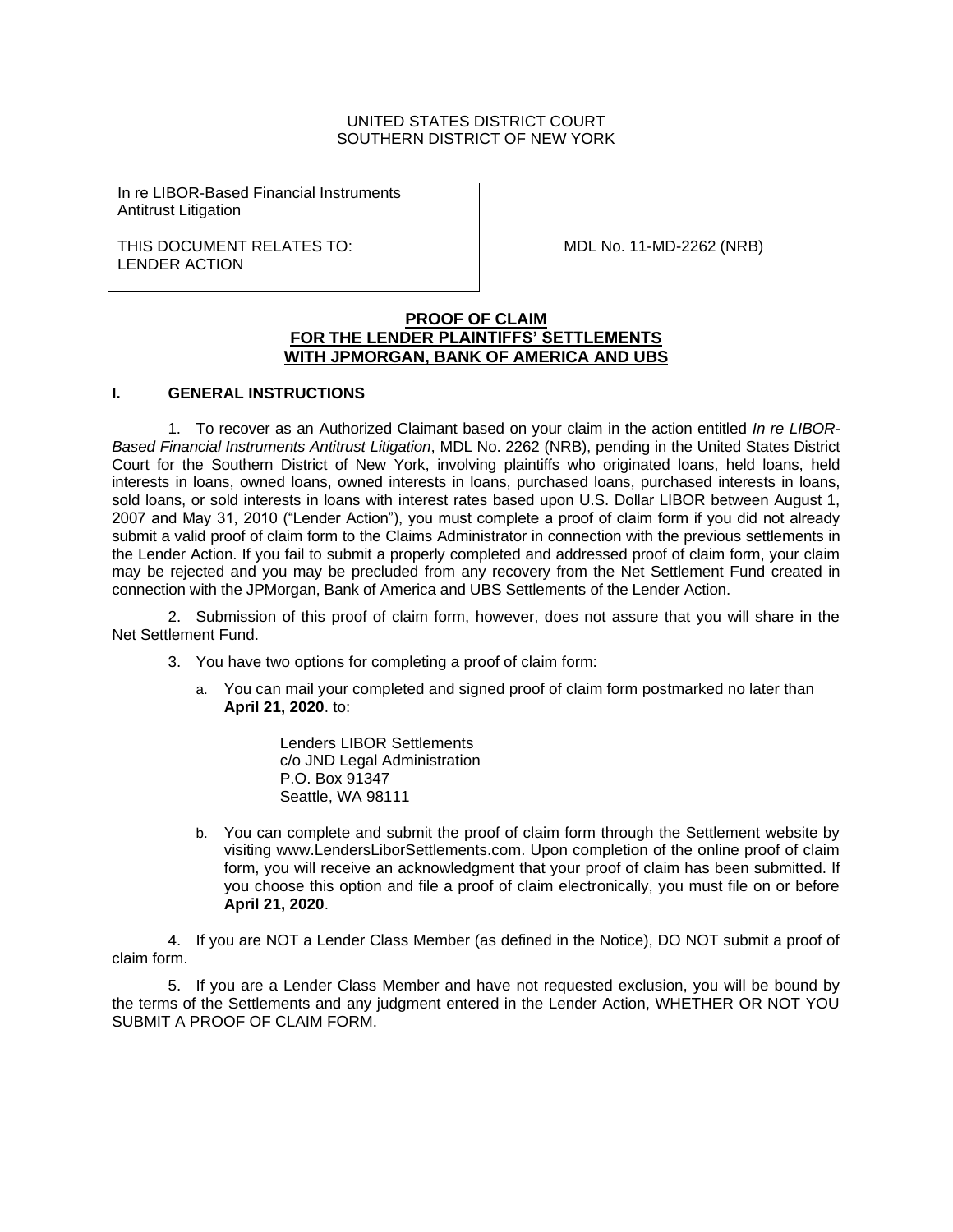#### **II. DEFINITIONS**

Capitalized terms not defined in this proof of claim have the same meaning as defined in the Settlement Agreements with JPMorgan Chase & Co. and JPMorgan Chase Bank, N.A. (collectively, "JPMorgan") and Bank of America Corporation and Bank of America, N.A. (collectively, "BOA") and UBS AG ("UBS," and together with JPMorgan and BOA, the "Settling Defendants"), dated August 14, 2019 and December 20, 2019 (The Settlement Agreements, in their entirety, are available at www.LendersLiborSettlements.com.)

NOTE: A single proof of claim should be submitted on behalf of each institution. The proof of claim form shall include all loans with interest rates based upon U.S. Dollar LIBOR held by that entity at any time between August 1, 2007 and May 31, 2010.

#### **III. CLAIM FORM**

1. Use Part II of this form entitled "Schedule of U.S. Dollar LIBOR-Rate Loans" to supply all required details of your loan(s). If you need more space, photocopy or attach separate sheets giving all of the required information in substantially the same form. Sign and print or type your name on each additional sheet.

2. On the schedule, provide all of the requested information with respect to all of your holdings of interests in loan(s) based on U.S. Dollar LIBOR anytime from August 1, 2007 through May 31, 2010, inclusive. Failure to report all such information on the loan(s) may result in the rejection of your claim. You will also be required to identify how often the interest rate reset for each loan during the Class Period.

3. List each interest in a loan separately and in chronological order, by date of issuance or acquisition, beginning with the earliest. You must accurately provide the month, day, and year of each issuance or acquisition date for such loan.

4. Documentation to support the interest payments received on loans based upon U.S. Dollar LIBOR is NOT required at this time. However, the Claims Administrator may ask you to provide documentation to substantiate the interest payments received pursuant to such loans during auditing.

5. NOTICE TO LARGE CLAIMANTS: Certain claimants with large numbers of interest in loans may request, or may be requested, to submit information regarding their loans in electronic files. All claimants MUST submit a manually signed paper claim form whether or not they also submit electronic copies. If you wish to file your claim electronically, you must call the Claims Administrator toll-free at 833-609-9716, send an e-mail to info@LendersLiborSettlements.com, or visit the website for the Settlements at www.LendersLiborSettlements.com to obtain the required file layout.

6. A proof of claim received by the Claims Administrator shall be deemed to have been submitted when posted, if mailed by **April 21, 2020** and if a postmark is indicated on the envelope and it is mailed first class, and addressed in accordance with the above instructions. In all other cases, a proof of claim shall be deemed to have been submitted when actually received by the Claims Administrator.

7. You should be aware that it will take a significant amount of time to process fully all of the proofs of claim and to administer the Settlements. This work will be completed as promptly as time permits, given the need to investigate and tabulate each proof of claim. Please notify the Claims Administrator of any change of address.

#### **ACCURATE CLAIMS PROCESSING TAKES A SIGNIFICANT AMOUNT OF TIME. THANK YOU FOR YOUR PATIENCE.**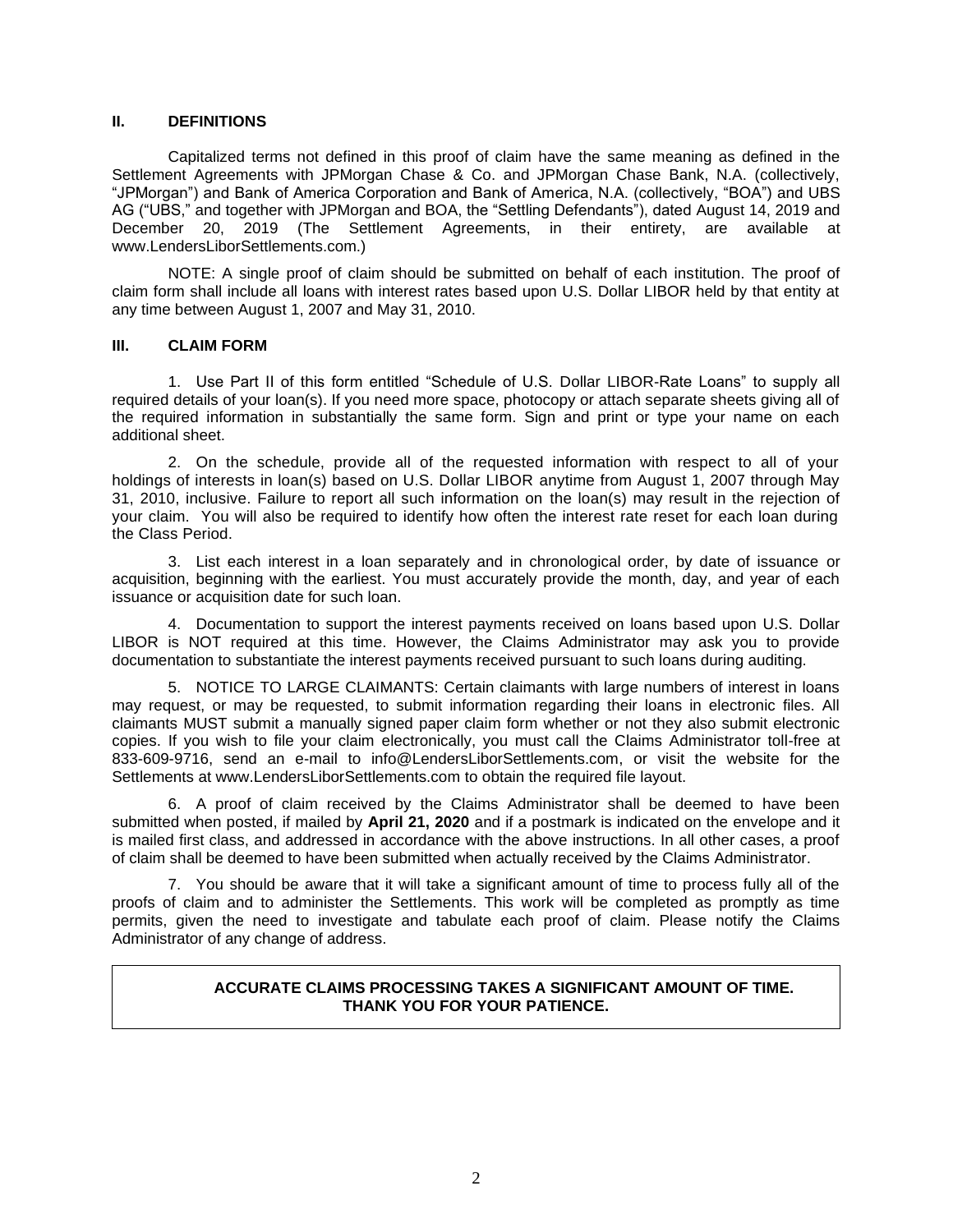**MUST BE POSTMARKED ON OR BEFORE APRIL 21, 2020**

*In re LIBOR-Based Financial Instruments Antitrust Lit.* **11-MD-2262 (NRB) PROOF OF CLAIM AND RELEASE** Use Blue or Black Ink Only

For Official Use Only 01

# **PART I. CLAIMANT IDENTIFICATION -** Please type or print.

A. Complete the following Section.

 $\overline{\Gamma}$ 

| <b>Entity Name/Beneficial Owner</b>              |                                |  |  |  |
|--------------------------------------------------|--------------------------------|--|--|--|
| Beneficiary Taxpayer Identification No.          |                                |  |  |  |
| Name of Representative submitting the Claim Form |                                |  |  |  |
| <b>Title/Capacity</b>                            | Account Number (if applicable) |  |  |  |

# B. Contact Information of Representative/Filer

| Number and Street or P.O. Box    |                            |          |
|----------------------------------|----------------------------|----------|
| City                             | <b>State</b>               | Zip Code |
|                                  |                            |          |
| Foreign Province and Postal Code | <b>Foreign Country</b>     |          |
|                                  |                            |          |
| Telephone Number (Day)           | Telephone Number (Evening) |          |
|                                  |                            |          |
| <b>Email Address</b>             |                            |          |
|                                  |                            |          |
|                                  |                            |          |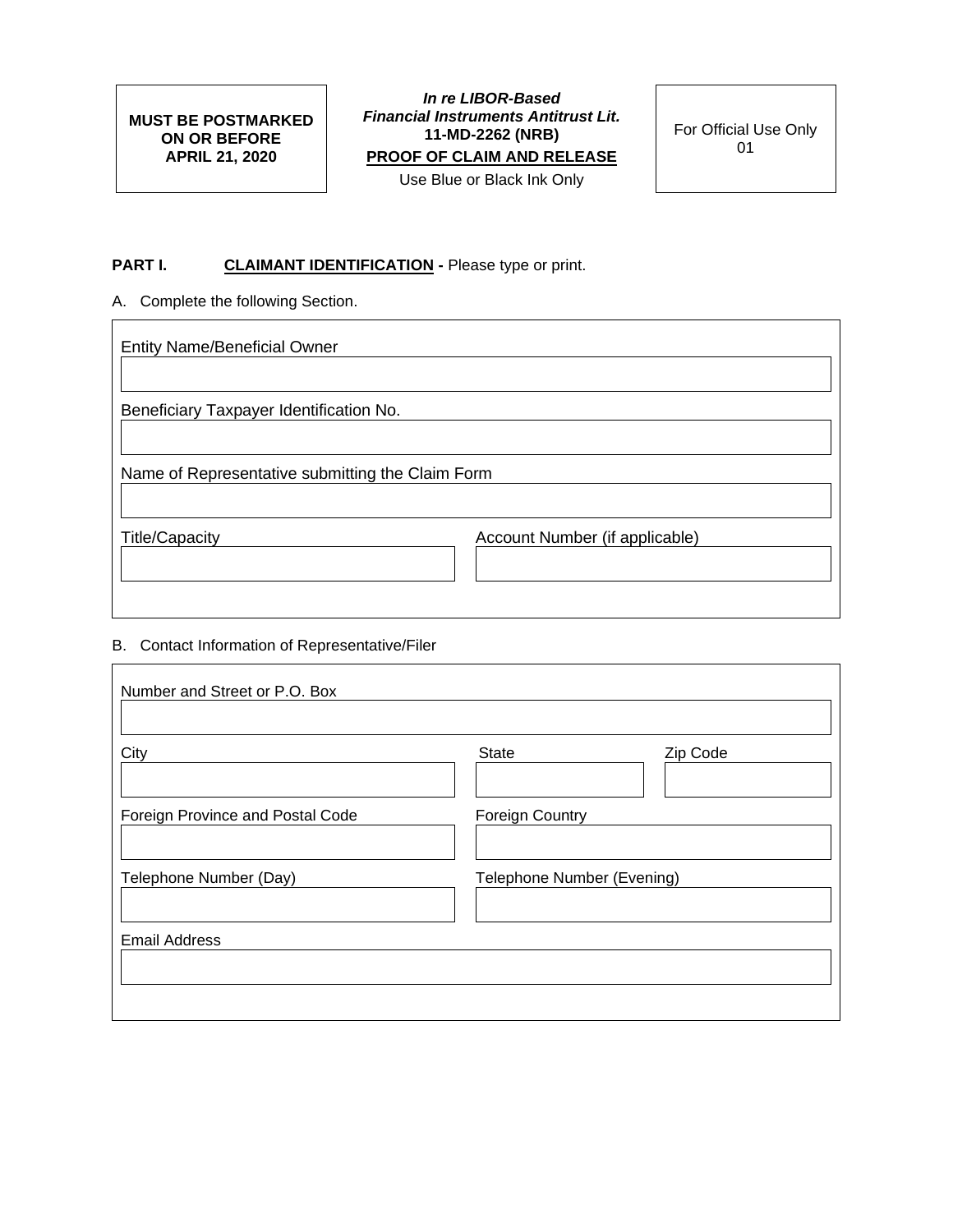# C. Beneficiary Address (If different from Representative/Filer)

| Number and Street or P.O. Box    |                        |          |
|----------------------------------|------------------------|----------|
| City                             | State                  | Zip Code |
| Foreign Province and Postal Code | <b>Foreign Country</b> |          |

# **PART II: SCHEDULE OF U.S. DOLLAR LIBOR-BASED LOANS**

DOCUMENTATION TO SUPPORT YOUR INTEREST IN LOANS BASED UPON U.S. DOLLAR LIBOR IS NOT REQUIRED AT THIS TIME. HOWEVER, THE CLAIMS ADMINISTRATOR MAY ASK YOU TO PROVIDE DOCUMENTATION TO SUBSTANTIATE YOUR TRANSACTIONS DURING AUDITING.

**INSTRUCTIONS:** List all interests in loans with interest rates based upon U.S. Dollar LIBOR held at any time between August 1, 2007 through May 31, 2010 (Class Period). The Settlements do not include U.S. Dollar LIBOR-based instruments other than loans (for example, swaps and bonds are not included). If you do not know every term for a loan, fill in the form with as many fields for which you know the answer the Claims Administrator will attempt to fill in any blanks, but may reject the claim if it is unable to.

An example for how to fill out the form is:

| Loan<br><b>Number</b> | <b>First Date</b><br>Held (i.e.<br>Origination /<br><b>Acquisition</b><br>$Date$ ) –<br>mm/dd/yyyy | Last Date<br>Held (i.e.<br>Repayment /<br>Maturity /<br>Sale Date) -<br>mm/dd/yyyy | <b>Nominal</b><br><b>Amount On</b><br><b>First Date</b><br>Loan Held | <b>Nominal Amount</b><br>On Last Date Loan<br>Held (if unavailable,<br>indicate whether<br>loan was<br>amortizing $-$ Y/N) | <b>LIBOR</b><br><b>Tenor</b> | <b>LIBOR</b><br><b>Interest</b><br><b>Reset</b><br><b>Frequency</b> |
|-----------------------|----------------------------------------------------------------------------------------------------|------------------------------------------------------------------------------------|----------------------------------------------------------------------|----------------------------------------------------------------------------------------------------------------------------|------------------------------|---------------------------------------------------------------------|
| 123456789             | 09/01/2008                                                                                         | 09/01/2013                                                                         | \$1,000,000                                                          | \$800,000                                                                                                                  | 3M<br>LIBOR                  | 3 Months                                                            |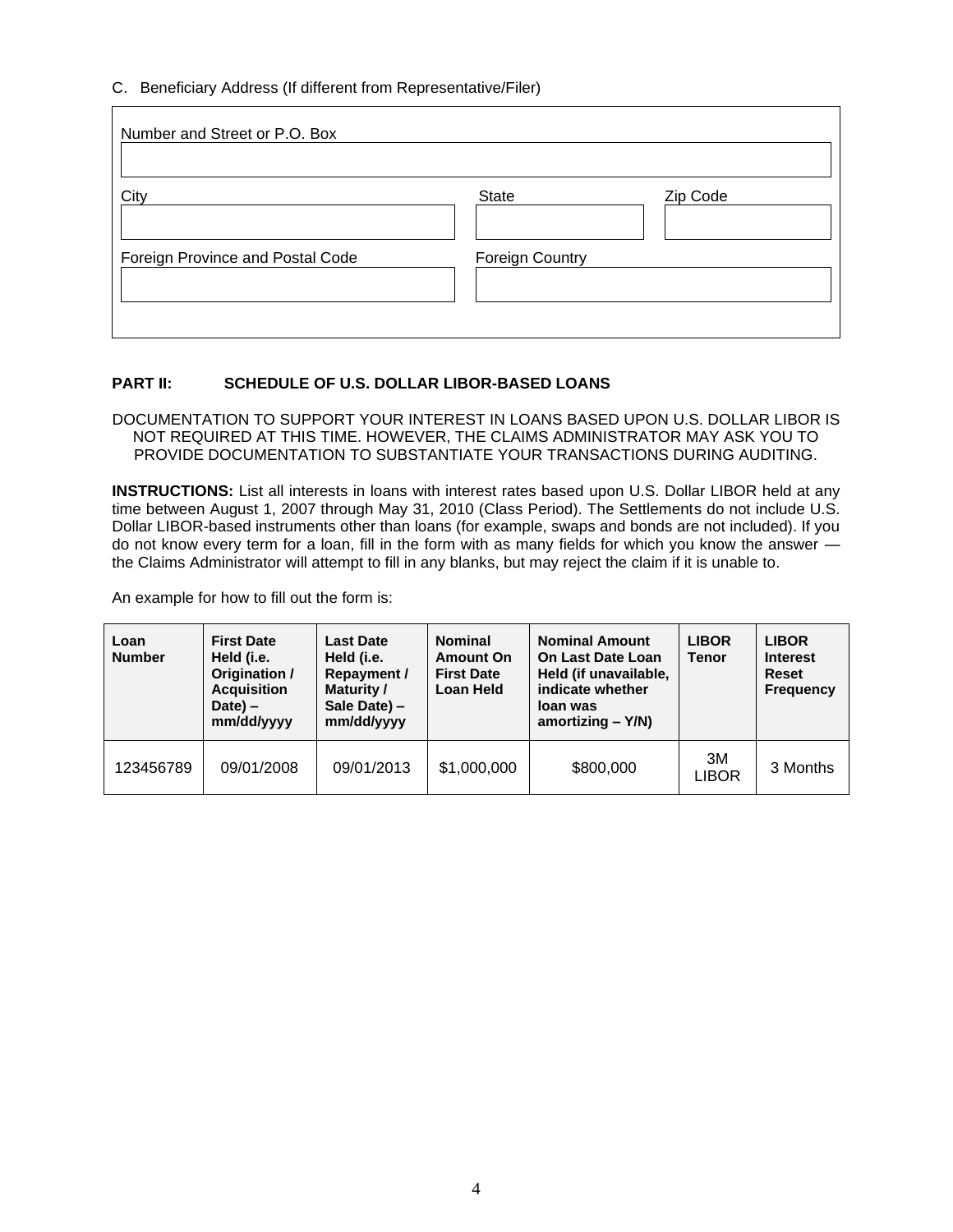# **SCHEDULE OF LOANS BASED UPON U.S. DOLLAR LIBOR**

| Loan<br><b>Number</b> | <b>First Date</b><br>Held (i.e.<br>Origination /<br>Acquisition<br>Date) -<br>mm/dd/yyyy | <b>Last Date</b><br>Held (i.e.<br>Repayment /<br>Maturity /<br>Sale Date) -<br>mm/dd/yyyy | <b>Nominal</b><br><b>Amount On</b><br><b>First Date</b><br>Loan Held | <b>Nominal Amount</b><br>On Last Date Loan<br>Held (if unavailable,<br>indicate whether<br>loan was<br>amortizing - Y/N) | <b>LIBOR</b><br><b>Tenor</b> | <b>LIBOR</b><br>Interest<br><b>Reset</b><br><b>Frequency</b> |
|-----------------------|------------------------------------------------------------------------------------------|-------------------------------------------------------------------------------------------|----------------------------------------------------------------------|--------------------------------------------------------------------------------------------------------------------------|------------------------------|--------------------------------------------------------------|
|                       |                                                                                          |                                                                                           |                                                                      |                                                                                                                          |                              |                                                              |
|                       |                                                                                          |                                                                                           |                                                                      |                                                                                                                          |                              |                                                              |
|                       |                                                                                          |                                                                                           |                                                                      |                                                                                                                          |                              |                                                              |
|                       |                                                                                          |                                                                                           |                                                                      |                                                                                                                          |                              |                                                              |
|                       |                                                                                          |                                                                                           |                                                                      |                                                                                                                          |                              |                                                              |
|                       |                                                                                          |                                                                                           |                                                                      |                                                                                                                          |                              |                                                              |
|                       |                                                                                          |                                                                                           |                                                                      |                                                                                                                          |                              |                                                              |
|                       |                                                                                          |                                                                                           |                                                                      |                                                                                                                          |                              |                                                              |
|                       |                                                                                          |                                                                                           |                                                                      |                                                                                                                          |                              |                                                              |
|                       |                                                                                          |                                                                                           |                                                                      |                                                                                                                          |                              |                                                              |
|                       |                                                                                          |                                                                                           |                                                                      |                                                                                                                          |                              |                                                              |
|                       |                                                                                          |                                                                                           |                                                                      |                                                                                                                          |                              |                                                              |
|                       |                                                                                          |                                                                                           |                                                                      |                                                                                                                          |                              |                                                              |
|                       |                                                                                          |                                                                                           |                                                                      |                                                                                                                          |                              |                                                              |
|                       |                                                                                          |                                                                                           |                                                                      |                                                                                                                          |                              |                                                              |
|                       |                                                                                          |                                                                                           |                                                                      |                                                                                                                          |                              |                                                              |
|                       |                                                                                          |                                                                                           |                                                                      |                                                                                                                          |                              |                                                              |
|                       |                                                                                          |                                                                                           |                                                                      |                                                                                                                          |                              |                                                              |
|                       |                                                                                          |                                                                                           |                                                                      |                                                                                                                          |                              |                                                              |
|                       |                                                                                          |                                                                                           |                                                                      |                                                                                                                          |                              |                                                              |
|                       |                                                                                          |                                                                                           |                                                                      |                                                                                                                          |                              |                                                              |
|                       |                                                                                          |                                                                                           |                                                                      |                                                                                                                          |                              |                                                              |
|                       |                                                                                          |                                                                                           |                                                                      |                                                                                                                          |                              |                                                              |
|                       |                                                                                          |                                                                                           |                                                                      |                                                                                                                          |                              |                                                              |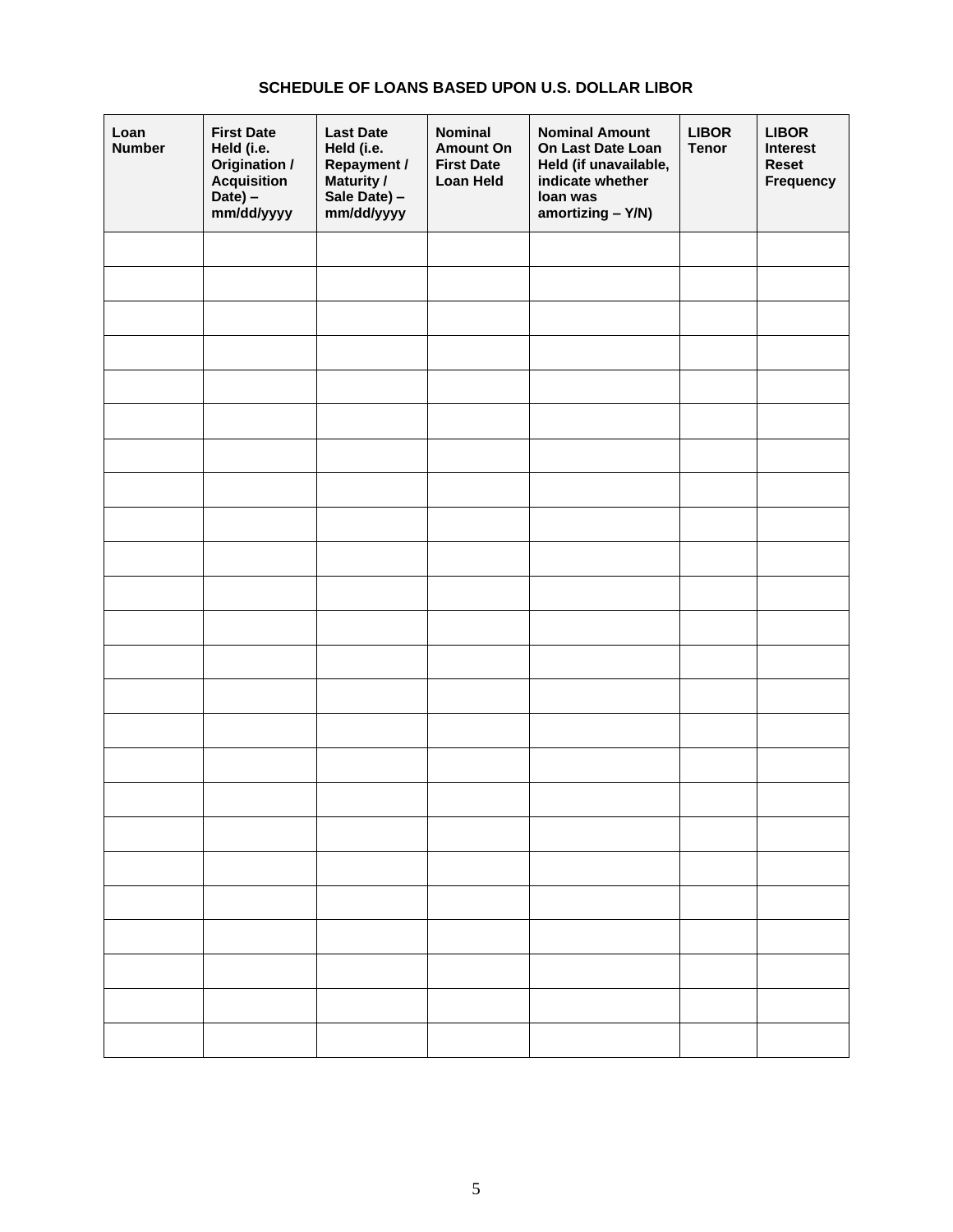## **PART III. SUBMISSION TO JURISDICTION OF COURT AND ACKNOWLEDGMENTS**

I (We) submit this proof of claim form under the terms of the Distribution Plan of the Net Settlement Fund described in the Notice. I (We) also submit to the jurisdiction of the United States District Court for the Southern District of New York (the "Court"), with respect to my (our) claim as a Class Member and for purposes of enforcing the releases set forth herein. I (We) further acknowledge that I (we) will be bound by the terms of any judgment entered in connection with the Settlement in the **Lender**  Action, including the releases set forth therein. I (We) agree to furnish additional information to the Settlement Administrator to support this claim, such as additional documentation for interest(s) in loans which paid me (us) interest based upon U.S. Dollar LIBOR, if required to do so. I (We) have not submitted any other claim covering the same interest(s) in loans and know of no other person having done so on my (our) behalf.

# **PART IV. RELEASES AND WARRANTIES**

1. I (We) hereby acknowledge that we have read and agree to the terms of the releases set forth in the Settlement Agreements.

2. I (We) hereby warrant and represent that I am (we are) a Class Member as defined in the Notices, that I am (we are) not excluded from participating in the Settlement pursuant to the Settlement Agreements, and that I (we) believe I am (we are) eligible to receive a distribution from the Net Settlement Fund under the terms and conditions of the Distribution Plan.

3. I (WE) UNDERSTAND AND INTEND THAT THE SIGNATURE BELOW REGARDING CERTAIN INFORMATION FOR THE INTERNAL REVENUE SERVICE CONCERNING BACKUP WITHHOLDING ALSO SERVES AS THE SIGNATURE VERIFYING THE INFORMATION AND REPRESENTATIONS IN THIS PROOF OF CLAIM.

4. This release shall be of no force or effect unless and until the Court approves the Settlement and it becomes effective on the Effective Date.

5. I (We) hereby warrant and represent that I (we) have not assigned or transferred or purported to assign or transfer, voluntarily or involuntarily, any matter released pursuant to this release or any other part or portion thereof.

#### **PART V. CERTIFICATION**

Enter Taxpayer Identification Number ("TIN") on the appropriate line.

- For sole proprietors, you must show your individual name, but you may also enter your business or "doing business as" name. You may enter either your SSN or your Employer Identification Number ("EIN").
- For other entities, it is your EIN.

\_\_\_\_\_\_\_\_\_\_\_\_\_\_\_\_\_\_\_\_\_\_\_\_\_\_\_\_\_\_\_\_\_\_\_\_\_\_\_\_

Social Security No. (for individuals) or Employer Identification Number

If you are exempt from backup withholding, enter your current TIN above and write "exempt" on the following line: